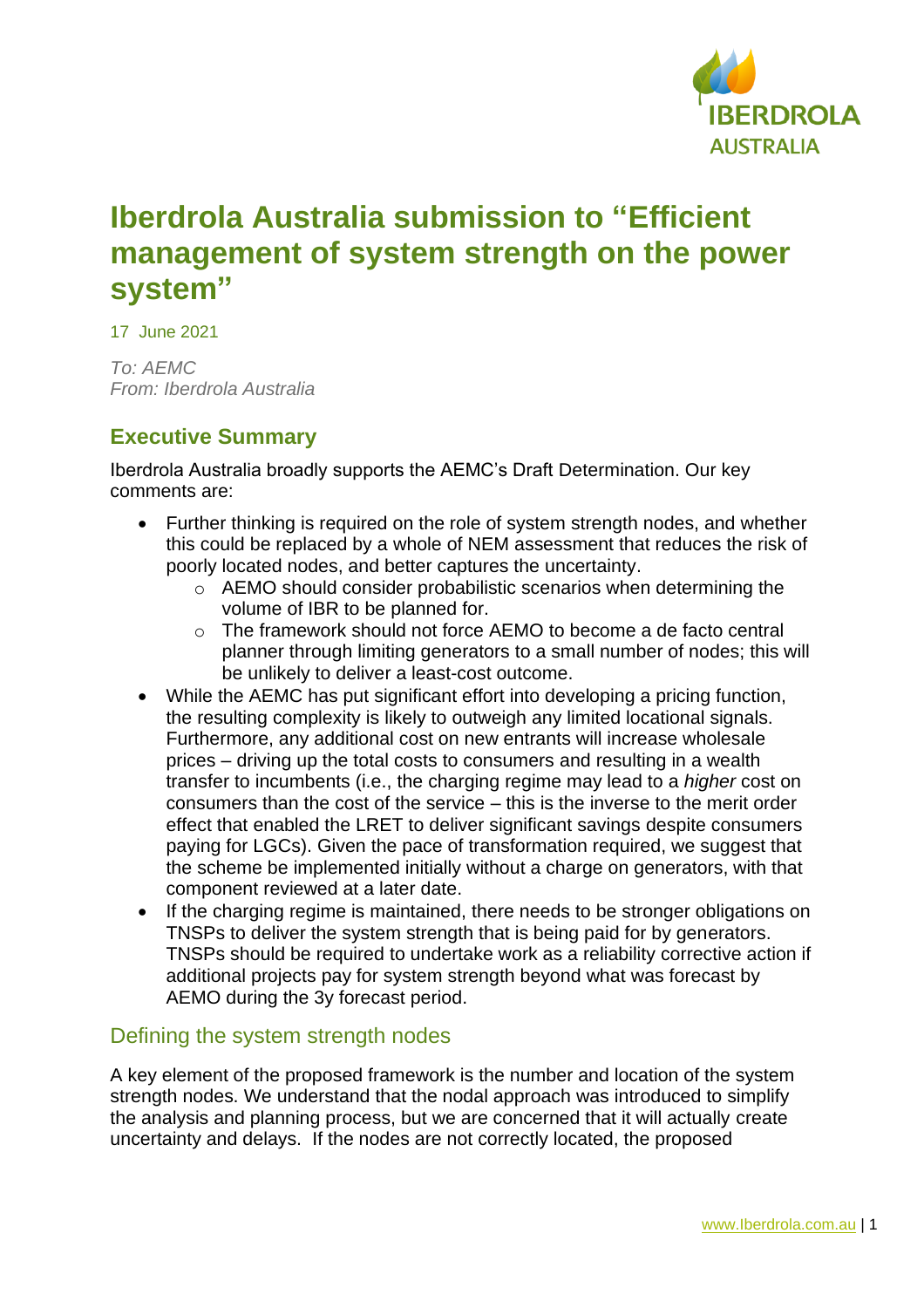locational pricing signal may prevent otherwise least-cost resources from being developed.

There is a risk that AEMO would become a de facto central planner if nodes are only defined in a limited number of locations. While AEMO's ISP models are useful tools, there is little historical alignment between AEMO's expected build (or locations) and the resulting developments. This is unsurprising, given that AEMO's modelling focuses on large-scale dynamics and long timeframes, and cannot model or predict local resources and other constraints on developments.

Critically, AEMO has consistently underestimated the rate of change of the system. There is a risk that AEMO's definition of nodes will be biased towards the location of existing coal power stations, which (regardless of AEMO's models) "first principles" dictate must all close within the next 10-15 years to be consistent with the global Paris Agreement<sup>1</sup>.

### **Alternative approach**

We understand that the nodal approach was introduced to simplify the analysis and planning process, but we are concerned that it will actually create uncertainty and delays. An alternative approach would be to assess system strength on a NEM-wide basis, through a NEM-wide PSCAD model as part of the TNSP's annual routine planning process. In consultation with industry and networks, AEMO would determine scenarios for future development, and SSS providers would then plan their networks accordingly. This would be analogous to network planning to serve future (uncertain) loads and potential connecting generators.

This would support a broader definition of system strength – allowing SSS providers to consider broader factors (as well as more locational factors) than simply fault current.

SSS providers would then be able to continuously develop system strength on a probabilistic basis, including planning projects that could be implemented if or when further certainty is required.

We note again that, because of the pace of the transition, the risk of stranded assets (or stranded system strength) is likely to be low – system strength will naturally decline as coal closes, requiring replacement, which will reduce risks of any "overbuild" in the near-term.

### **Improving the nodal approach**

If nodes are retained, it is critical that the nodes are set based on the potential development of new zero-emissions resources. Greater guidance would be needed in the Rules as to how AEMO must set the nodes, and what factors should be taken into consideration. This could be through more explicit recommendations on the

<sup>1</sup> <https://www.iea.org/reports/net-zero-by-2050>

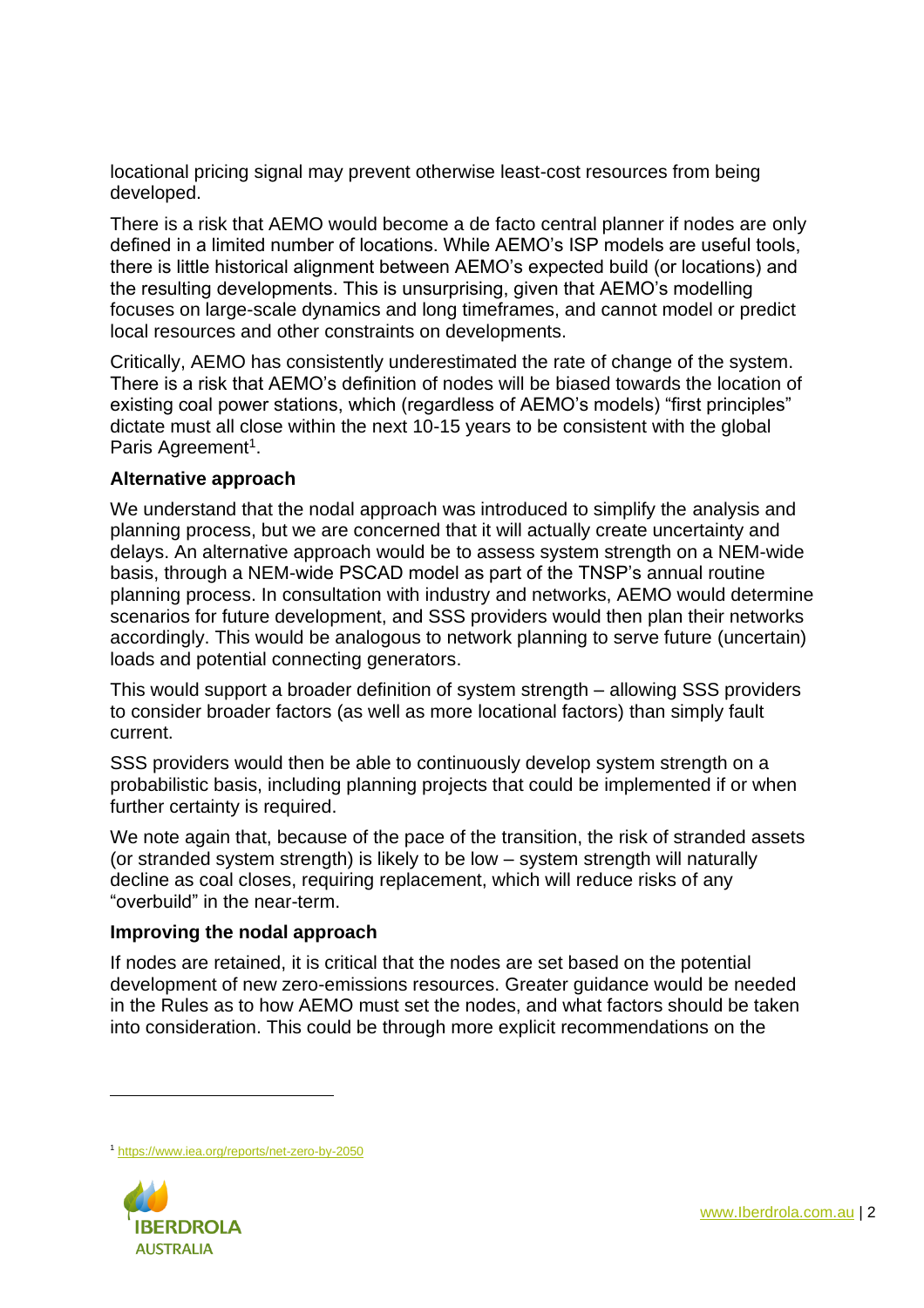scenarios and uncertainty that need to be modeled, and engagement with industry, but could also involve a corresponding standard on AEMO.

Aa reasonable expectation for a successful framework is that if system strength remediation is required, most new IBR projects should be using the scheme, rather than self-remediating (to the extent that any remediation is required), and that system strength assets are well utilised. AEMO would be then obligated to ensure that, over time, the high-level locational signals from the system strength standard are consistent with the more detailed project-specific data used by developers and investors.

# IBR projections

Similar to the points above, further guidance in the proposed Rules may be needed to clarify how AEMO should consider risk and "prudent" or "efficient" levels when setting IBR level requirements for TNSPs.

The ISP produces only a single view of the future. AEMO uses blunt generation traces for wind and solar such that all (or most) projects in a region have the same capacity factor, diurnal profile, and also the same capex costs. The ISP model then, similarly, mechanically applies constraints to meet a least-cost outcome. Therefore, if a region is even \$0.01 cheaper than another in the model, the ISP will build *all* capacity in that region.

In our experience, predicting where projects will develop at a nodal resolution is very challenging given project specific features and technology changes over time.

In practice, locations with excellent resources, land access and planning may well be locations with low system strength. Network access is only one component of project development – multiple projects locating in the same area should be interpreted as a lack of anticipatory transmission planning rather than a failure of coordination by generators.

The proposed framework could be strengthened by requiring AEMO to consider multiple localized scenarios<sup>2</sup>, and ensure sufficient system strength is available (or can be developed quickly) across the NEM to accommodate different potential futures. It should be noted that the costs and benefits are likely to be asymmetric. The marginal cost of additional system strength is relatively small when compared to the very significant costs of not having invested enough in system strength.

<sup>&</sup>lt;sup>2</sup> TNSPs have used a similar methodology where many different scenarios are used to consider many different generation and transmission build-outs across the NEM (such that, across all scenarios, a very broad range of projects are considered). For exampl[e https://www.aer.gov.au/system/files/ROAM%20identification%20of%20generation%20development%20scenarios%20-](https://www.aer.gov.au/system/files/ROAM%20identification%20of%20generation%20development%20scenarios%20-%205%20September%202005.pdf) [%205%20September%202005.pdf](https://www.aer.gov.au/system/files/ROAM%20identification%20of%20generation%20development%20scenarios%20-%205%20September%202005.pdf)

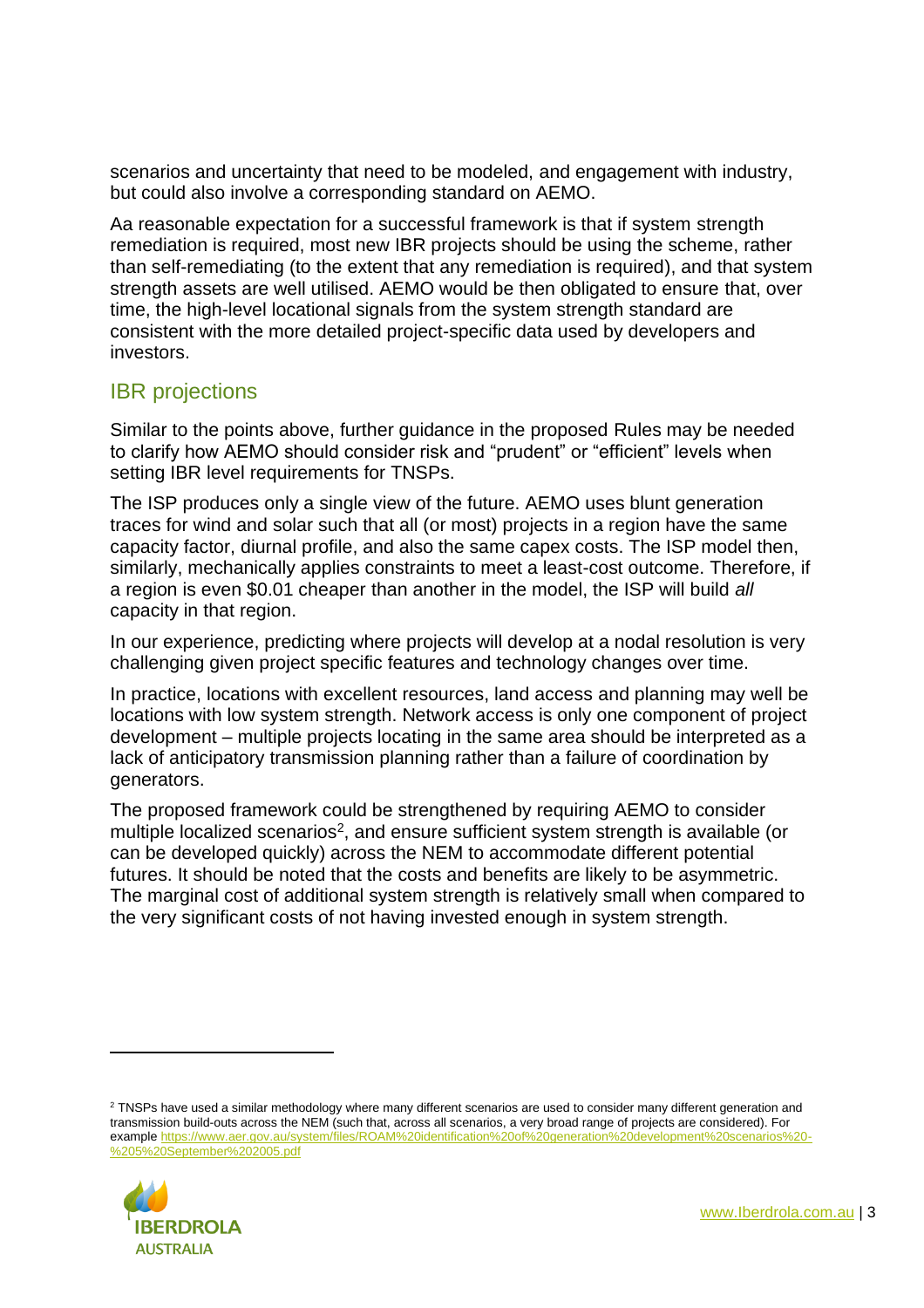# Need for greater interaction between industry, TNSPs, and AEMO in setting requirements

Given the limitations discussed above, we suggest there needs to be a clear framework for how industry data, TNSP planning information (including connection applications), and AEMO modelling will be considered together.

For example, AEMO should consider announced projects and connection applications as firmer data points than the theoretical ISP modelling outcomes (to the extent the ISP does not already calibrate against and align with this data).

There also needs to be an established engagement pathway for industry to engage with AEMO before any requirements are set.

Finally, AEMO and TNSPs need to use consistent PSCAD models to ensure that assessments are consistent across the planning proposal and the connection process. We are aware of at least two examples where different models were used, leading to different conclusions. These discrepancies introduce a lot of uncertainty and delays to projects.

## Calculation of the pricing function

If the AEMC retains a pricing function, we note there is additional detail that needs to be clarified. For example, when calculating the electric distance from the system strength node, whether this is under system normal conditions, N-1, etc.

### Interaction between multiple parties

Iberdrola Australia supports the basic framework proposed of a dedicated SSS provider in each region. However, SSS providers will need to engage with all parties in the region, particularly DNSPs (given the increasing number of distribution connected parties).

# Obligations on TNSPs

We recognize that the obligation on TNSPs is a planning standard. That is, TNSPs will not be obligated to provide firm access for connecting generators.

Iberdrola Australia supports an open access network in general. However, if generators are to pay for system strength provision from TNSPs, then there would be an expectation that TNSPs would be delivering system strength in a timely fashion. I.e., if the AEMC requires generators to pay for system strength, it effectively establishes a relationship between generators and the TNSP, which should come with appropriate obligations.

This includes situations where AEMO underestimates the volume of IBR (either globally, if AEMO continues to underestimate the pace of emissions reduction, or in specific locations due to the (necessary) limitations of ISP modelling).

We agree with the AEMC's analysis that risks are asymmetric – the cost to consumers of overprocurement will, on average, be less than the cost of



[www.Iberdrola.com.au](http://www.iberdrola.com.au/) | 4